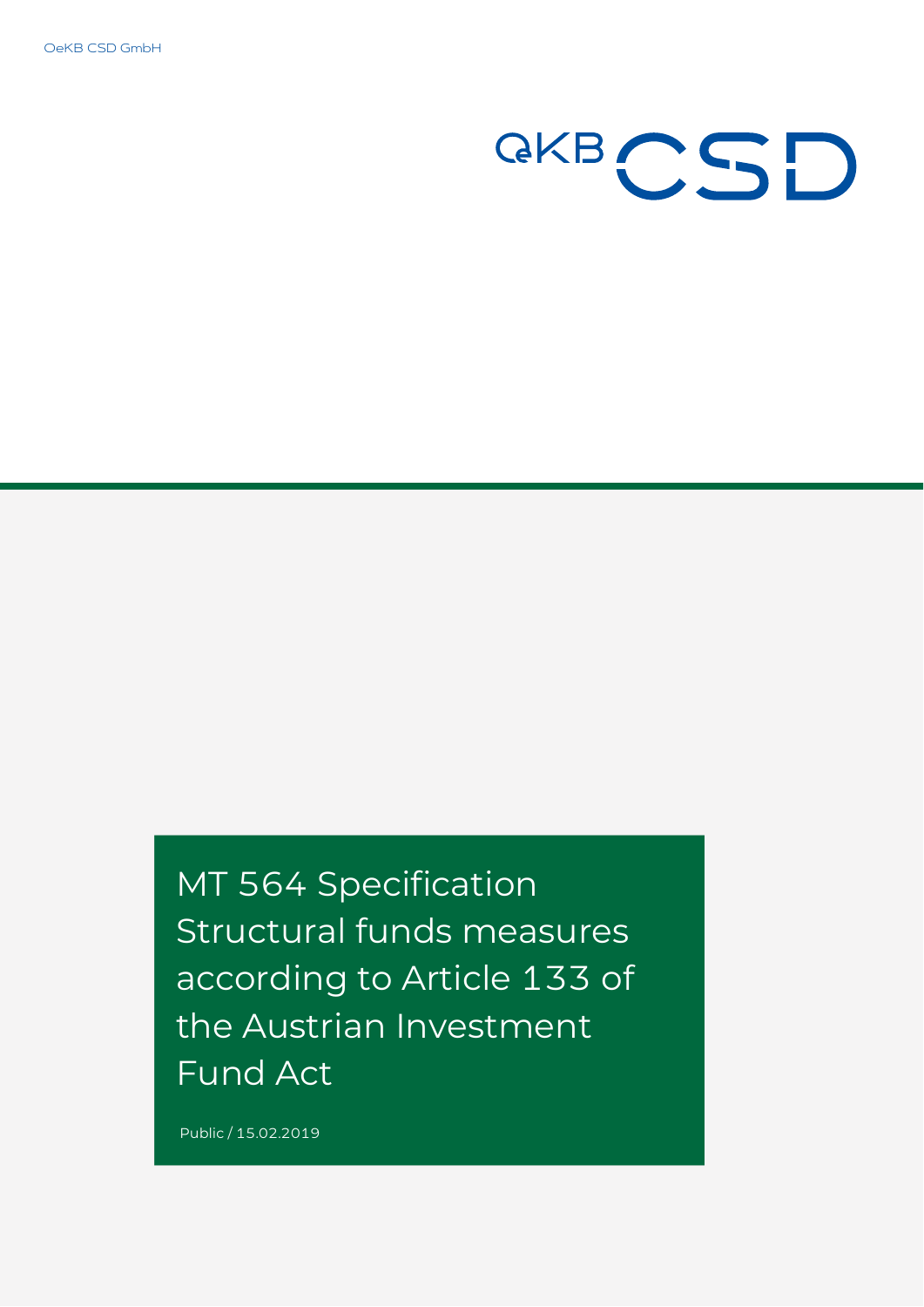## **Table of Contents**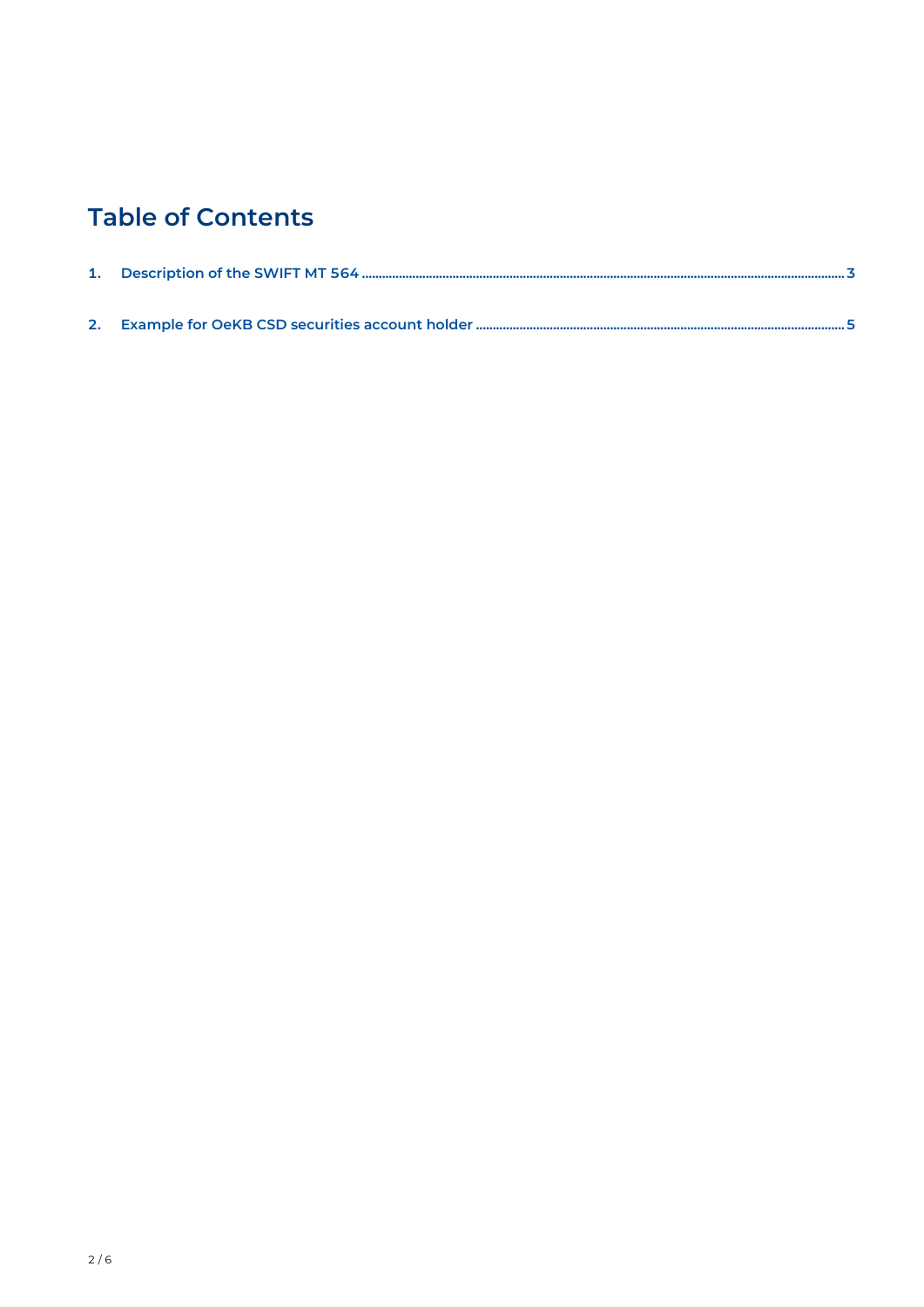

## **Funds measures**

This message is used to provide an account owner or a custodian bank with the details of Structural Funds measures according to Article 133 of the Austrian Investment Fund Act.

# <span id="page-2-0"></span>**1. Description of the SWIFT MT 564**

| M/O | Tag | <b>Field Name</b>                               | Qualifier   | Option | Format        | Codes       | Description                                                                                                                                                                                         |
|-----|-----|-------------------------------------------------|-------------|--------|---------------|-------------|-----------------------------------------------------------------------------------------------------------------------------------------------------------------------------------------------------|
|     |     | <b>Mandatory Sequence A General Information</b> |             |        |               |             |                                                                                                                                                                                                     |
| M   | 16R | <b>Start of Block</b>                           |             |        | 16c           | <b>GENL</b> |                                                                                                                                                                                                     |
| M   | 20C | Corporate<br>Action<br>Reference                | CORP        |        | :4!c//16x     |             | OeKB CSD's unique reference of<br>the corporate action: Starting<br>with OTHR, then 6 digits<br>numerical value for a specific<br>fund terms modification, last 6<br>digits for the ISIN concerned. |
| M   | 20C | Sender's<br>Message<br>Reference                | <b>SEME</b> |        | :4!c//16x     |             | OeKB CSD's unambiguous<br>reference of the message.                                                                                                                                                 |
| M   | 23G | Function of<br>the Message                      |             |        | 4!c[/4!c]     | <b>NEWM</b> | New message                                                                                                                                                                                         |
| M   | 22F | Corporate<br><b>Action Event</b><br>Indicator   | <b>CAEV</b> |        | :4!c/[8c]/4!c | <b>OTHR</b> | Other event                                                                                                                                                                                         |
| M   | 22F | Mandatory/<br>Voluntary<br>Indicator            | CAMV        |        | :4!c/[8c]/4!c | <b>MAND</b> | Mandatory corporate action<br>without options                                                                                                                                                       |
| M   | 98C | Preparation<br>Date/Time                        | PREP        |        | 4!c//8!n6!n   |             | Date/time at which the message<br>was prepared.                                                                                                                                                     |
| M   | 25D | Processing<br><b>Status</b>                     | <b>PROC</b> |        | :4!c/[8c]/4!c | <b>COMP</b> | Status: completed                                                                                                                                                                                   |
| M   | 16S | End of Block                                    |             |        | 16c           | <b>GENL</b> |                                                                                                                                                                                                     |
|     |     | End of Sequence A General Information           |             |        |               |             |                                                                                                                                                                                                     |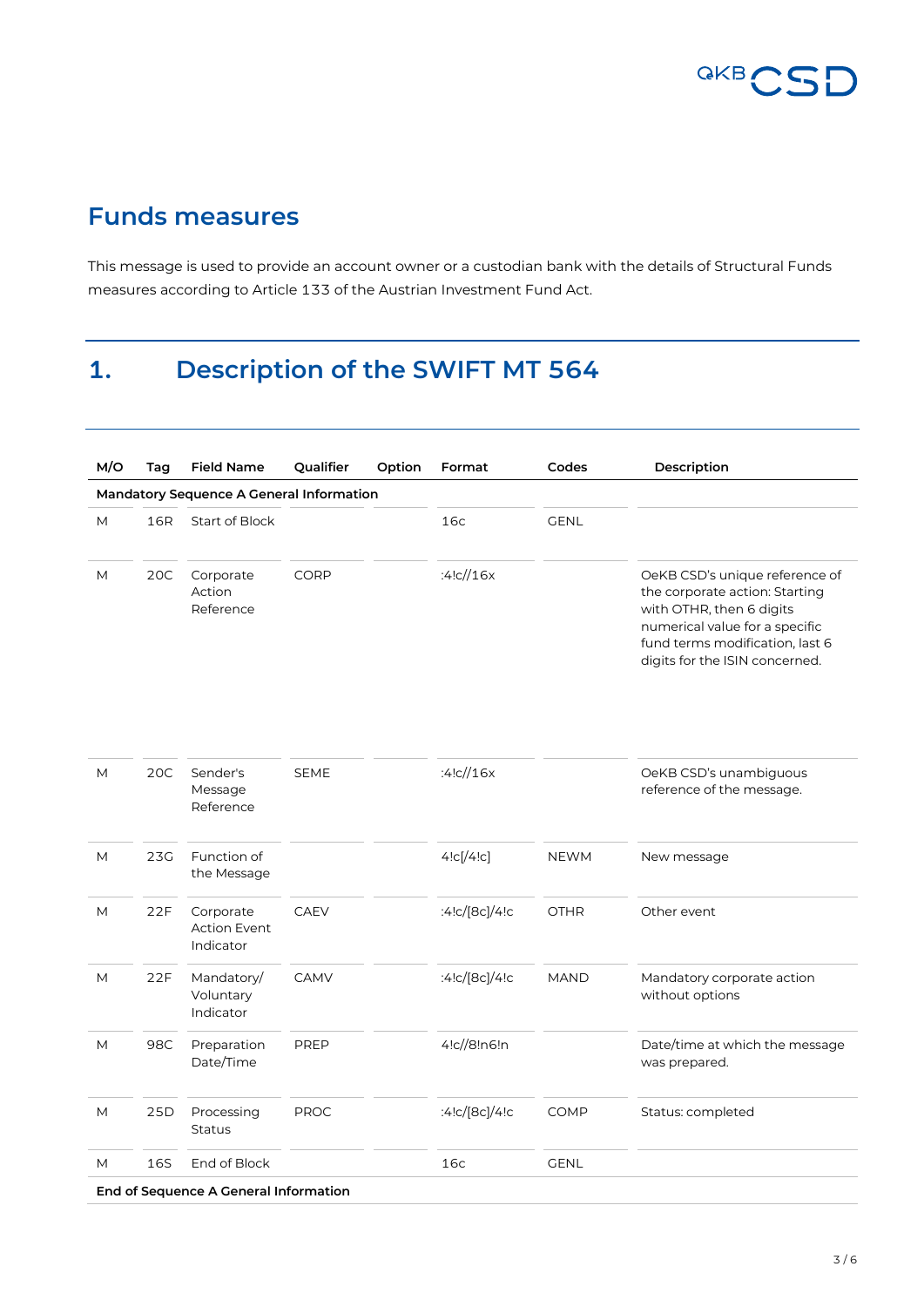#### **Mandatory Sequence B Underlying Securities**

| М          | 16R        | Start of Block                                       |             |              | 16c                                                              | <b>USECU</b>    |                                                                                     |
|------------|------------|------------------------------------------------------|-------------|--------------|------------------------------------------------------------------|-----------------|-------------------------------------------------------------------------------------|
| M          | 35B        | Identification<br>of the<br>Underlying<br>Securities |             |              | [ISIN1!e12!c]                                                    |                 | 'ISIN' followed by <blank><br/>and ISIN Code.</blank>                               |
|            |            |                                                      |             |              | $[4*35x]$                                                        |                 | Description of the<br>financial instrument.                                         |
|            |            |                                                      |             |              | Mandatory Repetitive Optional Subsequence B2 Account Information |                 |                                                                                     |
| M          | 16R        | Start of Block                                       |             |              | 16c                                                              | <b>ACCTINFO</b> |                                                                                     |
| M          | 97A        | Safekeeping<br>Account                               | <b>SAFE</b> | A            | :4!c//35x                                                        |                 | OeKB CSD's sec. acc. no.<br>on which the security is<br>booked.                     |
|            |            |                                                      |             | $\mathsf{C}$ | :4!c//4!c                                                        | <b>GENR</b>     | General announcement                                                                |
| M          | 16S        | End of Block                                         |             |              | 16c                                                              | <b>ACCTINFO</b> |                                                                                     |
|            |            | End of Subsequence B2 Account Information            |             |              |                                                                  |                 |                                                                                     |
| M          | 16S        | End of Block                                         |             |              | 16c                                                              | USECU           |                                                                                     |
|            |            | End of Sequence B Underlying Securities              |             |              |                                                                  |                 |                                                                                     |
|            |            | <b>Optional Sequence D Corporate Action Details</b>  |             |              |                                                                  |                 |                                                                                     |
| M          | 16R        | Start of Block                                       |             |              | 16c                                                              | <b>CADETL</b>   |                                                                                     |
| O          | 98A        | <b>Effective Date</b>                                | <b>EFFD</b> | A            | :4!c//8!n                                                        |                 | Date at which an event is<br>officially effective from<br>the issuer's perspective. |
| O          | 70G        | Narrative                                            | <b>WEBB</b> |              | :4!c//10*35x                                                     |                 | Web Site Address                                                                    |
| M          | 16S        | End of Block                                         |             |              | 16c                                                              | CADETL          |                                                                                     |
|            |            | End of Sequence D Corporate Action Details           |             |              |                                                                  |                 |                                                                                     |
|            |            | <b>Optional Sequence F Additional Information</b>    |             |              |                                                                  |                 |                                                                                     |
| M          | 16R        | Start of Block                                       |             |              | 16c                                                              | <b>ADDINFO</b>  |                                                                                     |
| $\bigcirc$ | <b>70E</b> | Narrative                                            | <b>ADTX</b> |              | :4!c//10*35x                                                     |                 | <b>Additional Text</b>                                                              |
|            |            |                                                      | <b>TXNR</b> |              |                                                                  |                 | Narrative Version                                                                   |
| M          | 16S        | End of Block                                         |             |              | 16c                                                              | <b>ADDINFO</b>  |                                                                                     |
|            |            | End of Sequence F Additional Information             |             |              |                                                                  |                 |                                                                                     |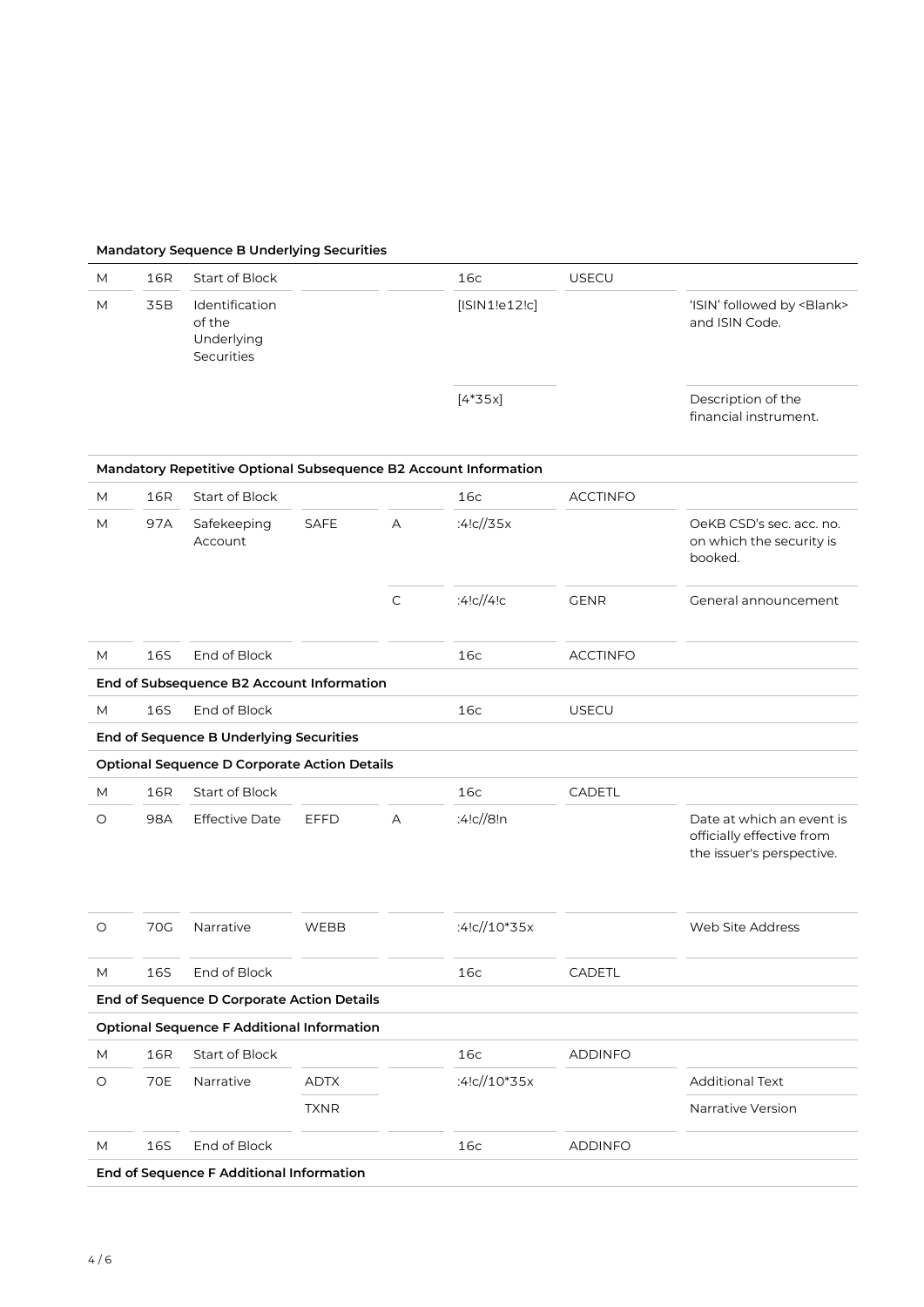

## <span id="page-4-0"></span>**2. Example for OeKB CSD securities account holder**

:16R:GENL :20C::SEME//FU00003020000004 :20C::CORP//OTHR000001A00GJ3 :23G:NEWM :22F::CAEV//OTHR :22F::CAMV//MAND :98C::PREP//20141204070256 :25D::PROC//COMP :16S:GENL :16R:USECU :35B:ISIN AT0000A00GJ3 Raiffeisen 322 Euro Alpha Duration(T) :16R:ACCTINFO :97A::SAFE// OCSD227200 -> OeKB CSD's sec. acc. no. on which the security is booked :16S:ACCTINFO :16S:USECU :16R:CADETL :98A::EFFD//20150129 :70G::WEBB//http://issuerinfo.oekb.at/dokument.html?doc\_id=80270 :16S:CADETL :16R:ADDINFO :70E::TXNR//Raiffeisen Kapitalanlage Gesellschaft m.b.H. informiert gem. Paragraph133 Abs. 1 InvFG 2011, dass nachfolgende grenzueberschreitende Fondsfusion ab 29.01.2015 Gueltigkeit besitzt. Detailinformation hierzu entnehmen Sie bitte der Website (issuerinfo.oekb.at) unter Einsichtnahme der aktuell publizierten Dokumente. :70E::ADTX//Fondsfusion Raiffeisen 322 Euro Alpha Duration :16S:ADDINFO

For further information please contact the Service Center OeKB CSD:

#### **OeKB CSD Service Center**

E-Mail: csd@oekb-csd.at Tel. +43 1 53127-2100 Fax +43 1 53127-4100